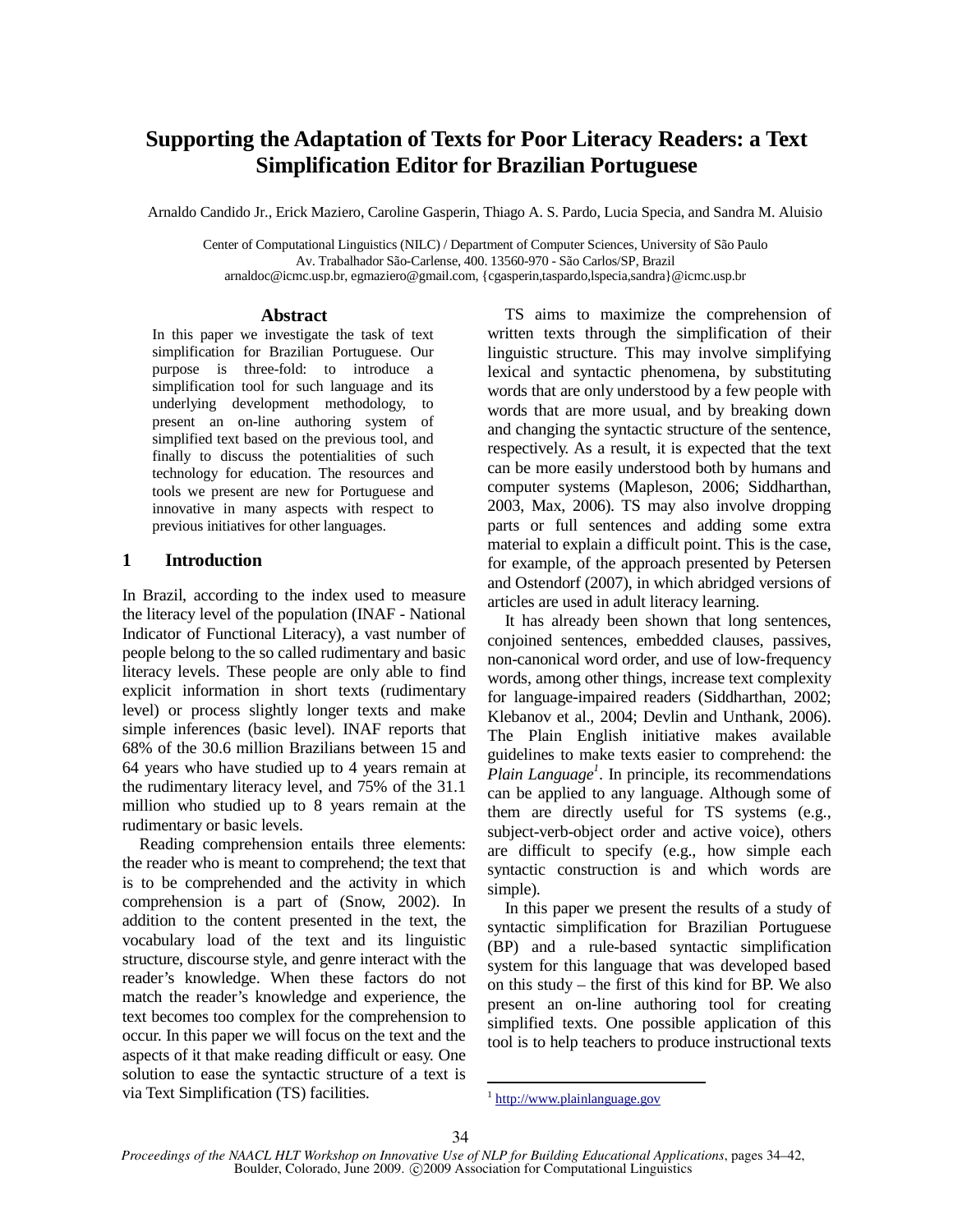to be used in classrooms. The study is part of the PorSimples  $project^2$  (Simplification of Portuguese Text for Digital Inclusion and Accessibility), which aims at producing text simplification tools for promoting digital inclusion and accessibility for people with different levels of literacy, and possibly other kinds of reading disabilities.

This paper is organized as follows. In Section 2 we present related approaches for text simplification with educational purposes. In Section 3 we describe the proposed approach for syntactic simplification, which is used within an authoring tool described in Section 4. In Section 5 we discuss possible uses of text simplification for educational purposes.

# **2 Related work**

Burstein (2009) presents an NLP-based application for educational purposes, named Text Adaptor, which resembles our authoring tool. It includes complex sentence highlighting, text elaboration (word substitutions by easier ones), text summarization and translation. The system does not perform syntactic simplification, but simply suggests, using a shallow parser, that some sentences might be too complex. Specific hints on the actual source of complexity are not provided.

Petersen (2007) addresses the task of text simplification in the context of second-language learning. A data-driven approach to simplification is proposed using a corpus of paired articles in which each original sentence does not necessarily have a corresponding simplified sentence, making it possible to learn where writers have dropped or simplified sentences. A classifier is used to select the sentences to simplify, and Siddharthan's syntactic simplification system (Siddharthan, 2003) is used to split the selected sentences. In our approach, we do not drop sentences, since we believe that all the content must be kept in the text.

Siddharthan proposes a syntactic simplification architecture that relies on shallow text analysis and favors time performance. The general goal of the architecture is to make texts more accessible to a broader audience; it has not targeted any particular application. The system treats apposition, relative clauses, coordination and subordination. Our method, on the other hand, relies on deep parsing (Bick, 2000). We treat the same phenomena as Siddharthan, but also deal with Subject-Verb-Object ordering (in Portuguese sentences can be written in different orders) and passive to active voice conversion. Siddharthan's system deals with nonfinite clauses which are not handled by our system at this stage.

Lal and Ruger's (2002) created a bayesian summarizer with a built-in lexical simplification module, based on WordNet and MRC psycholinguistic database<sup>3</sup>. The system focuses on schoolchildren and provides background information about people and locations in the text, which are retrieved from databases. Our rule-based simplification system only replaces discourse markers for more common ones using lexical resources built in our project, instead of inserting additional information in the text.

Max (2005, 2006) applies text simplification in the writing process by embedding an interactive text simplification system into a word processor. At the user's request, an automatic parser analyzes an individual sentence and the system applies handcrafted rewriting rules. The resulting suggested simplifications are ranked by a score of syntactic complexity and potential change of meaning. The writer then chooses their preferred simplification. This system ensures accurate output, but requires human intervention at every step. Our system, on the other hand, is autonomous, even though the user is able to undo any undesirable simplification or to choose alternative simplifications. These alternative simplifications may be produced in two cases: i) to compose a new subject in simplifications involving relatives and appositions and ii) to choose among one of the coordinate or subordinate simplifications when there is ambiguity regarding to conjunctions.

Inui et al. (2003) proposes a rule-based system for text simplification aimed at deaf people. The authors create readability assessments based on questionnaires answered by teachers about the deaf. With approximately one thousand manually created rules, the authors generate several paraphrases for each sentence and train a classifier to select the simpler ones. Promising results are obtained, although different types of errors on the paraphrase generation are encountered, such as problems with verb conjugation and regency. In our work we produce alternative simplifications only in the two cases explained above.

 2 http://caravelas.icmc.usp.br/wiki/index.php/Principal

<sup>3</sup> http://www.psych.rl.ac.uk/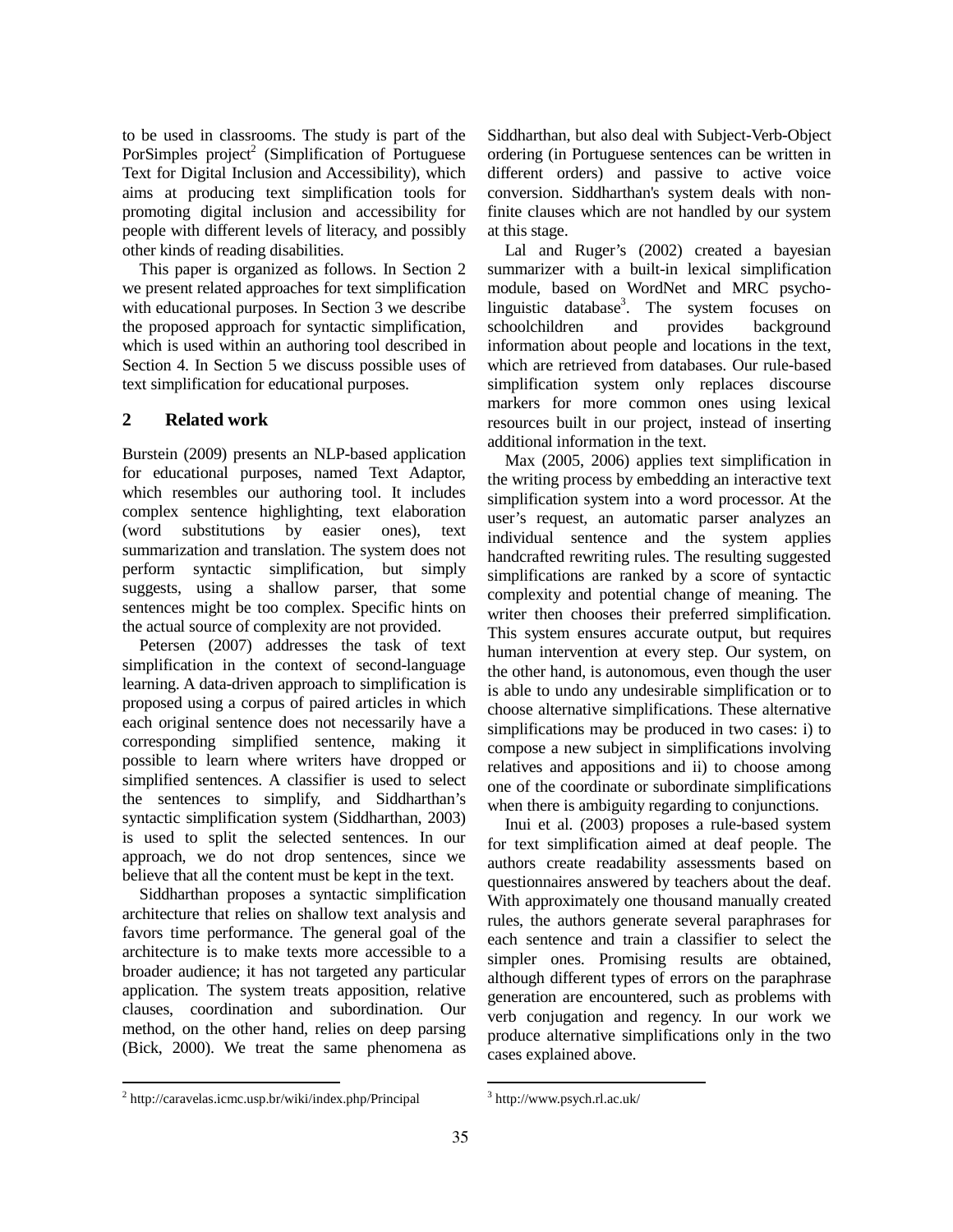Caseli et al. (2009) developed an annotation editor to support the building of parallel corpora of original and simplified texts in Brazilian Portuguese. The tool was used to build a corpus of simplified texts aimed at people with rudimentary and basic literacy levels. We have used the parallel corpus to evaluate our rule-based simplification system. The on-line authoring system presented in this paper evolved from this annotation editor.

There are also commercial systems like Simplus<sup>4</sup> and StyleWriter<sup>5</sup>, which aim to support Plain English writing.

# **3 A rule-based syntactic simplification system**

Our text simplification system comprises seven operations (see Sections 3.1 and 3.2), which are applied to a text in order to make its syntactic structure simpler. These operations are applied sentence by sentence, following the 3-stage architecture proposed by Siddharthan (2002), which includes stages of analysis, transformation and regeneration. In Siddharthan's work, the analysis stage performs the necessary linguistic analyses of the input sentences, such as POS tagging and chunking; the transformation stage applies simplification rules, producing simplified versions of the sentences; the regeneration stage performs operations on the simplified sentences to make them readable, like referring expressions generation, cue words rearrangement, and sentence ordering. Differently from such architecture, currently our regeneration stage only includes the treatment of cue words and a surface forms (GSF) generator, which is used to adjust the verb conjugation and regency after some simplification operations.

As a single sentence may contain more than one complex linguistic phenomenon, simplification operations are applied in cascade to a sentence, as described in what follows.

### **3.1 Simplification cases and operations**

As result of a study on which linguistic phenomena make BP text complex to read and how these phenomena could be simplified, we elaborated a manual of BP syntactic simplification (Aluisio et al., 2008). The rule-based text simplification system

developed here is based on the specifications in this manual. According to this manual, simplification operations should be applied when any of the 22 linguistic phenomena presented in Table 1 is detected.

The possible operations suggested to be applied in order to simplify these phenomena are: (a) split the sentence, (b) change a discourse marker by a simpler and/or more frequent one (the indication is to avoid the ambiguous ones), (c) change passive to active voice, (d) invert the order of the clauses, (e) convert to subject-verb-object ordering, (f) change topicalization and detopicalization of adverbial phrases and (g) non-simplification.

Table 1 shows the list of all simplification phenomena covered by our manual, the clues used to identify the phenomena, the simplification operations that should be applied in each case, the expected order of clauses in the resulting sentence, and the cue phrases (translated here from Portuguese) used to replace complex discourse markers or to glue two sentences. In column 2, we consider the following clues: syntactic information (S), punctuation (P), and lexicalized clues, such as conjunctions (Cj), relative pronouns (Pr) and discourse markers (M), and semantic information (Sm, and NE for named entities).

### **3.2 Identifying simplification cases and applying simplification rules**

Each sentence is parsed in order to identify cases for simplification. We use parser PALAVRAS (Bick, 2000) for Portuguese. This parser provides lexical information (morphology, lemma, part-of-speech, and semantic information) and the syntactic trees for each sentence. For some operations, surface information (such as punctuation or lexicalized cue phrases) is used to identify the simplification cases, as well as to assist simplification process. For example, to detect and simplify subjective nonrestrictive relative clauses (where the relative pronoun is the subject of the relative clause), the following steps are performed:

- 1. The presence of a relative pronoun is verified.
- 2. Punctuation is verified in order to distinguish it from restrictive relative clauses: check if the pronoun occurs after a comma or semicolon.
- 3. Based on the position of the pronoun, the next punctuation symbol is searched to define the boundaries of the relative clause.

<sup>4</sup> http://www.linguatechnologies.com/english/home.html

<sup>5</sup> http://www.editorsoftware.com/writing-software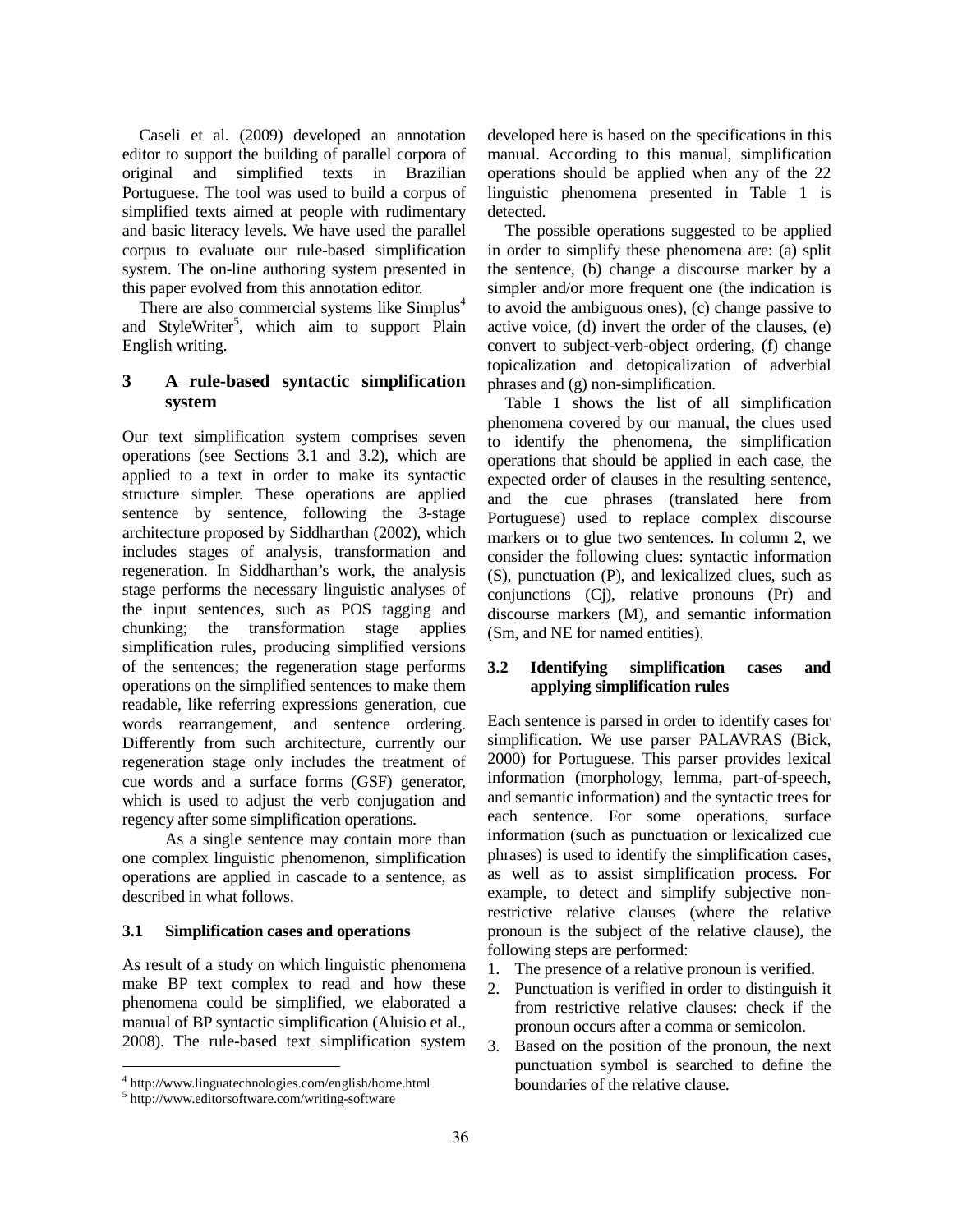- 4. The first part of the simplified text is generated, consisting of the original sentence without the embedded relative clause.
- 5. The noun phrase in the original sentence to which the relative clause refers is identified.
- 6. A second simplified sentence is generated, consisting of the noun phrase (as subject) and the relative clause (without the pronoun).

The identification of the phenomena and the application of the operations are prone to errors though. Some of the clues that indicate the occurrence of the phenomena may be ambiguous. For example, some of the discourse markers that are used to identify subordinate clauses can indicate more than one type of these: for instance, "como" (in English "like", "how" or "as") can indicate reason, conformative or concessive subordinate clauses. Since there is no other clue that can help us disambiguate among those, we always select the case that occurs more frequently according to a corpus study of discourse markers and the rhetoric relations that they entitle (Pardo and Nunes, 2008). However, we can also treat all cases and let the user decide the simplifications that is most appropriate.

| Phenomenon                                 | <b>Clues</b> | <b>Op</b>     | Clause Order          | Cue phrase               | <b>Comments</b>                                                                      |
|--------------------------------------------|--------------|---------------|-----------------------|--------------------------|--------------------------------------------------------------------------------------|
| 1.Passive voice                            | S            | $\mathbf{c}$  |                       |                          | Verb may have to be adapted                                                          |
| 2.Embedded appositive                      | S            | a             | Original/             |                          | Appositive: Subject is the head of original $+$                                      |
|                                            |              |               | App.                  |                          | to be in present tense $+$ apposition                                                |
| 3. Asyndetic coordinate clause             | S            | a             | Keep order            |                          | New sentences: Subjects are the head of the<br>original subject                      |
| 4. Additive coordinate clause              | S, Ci        | a             | Keep order            | Keep marker              | Marker appears in the beginning of the new<br>sentence                               |
| 5. Adversative coordinate clause           | M            | a, b          | Keep order            | <b>But</b>               |                                                                                      |
| 6. Correlated coordinate clause            | M            | a, b          | Keep order            | Also                     | Original markers disappear                                                           |
| 7. Result coordinate clause                | S, M         | a, b          | Keep order            | $\overline{As}$ a result |                                                                                      |
| 8. Reason coordinate clause                | S, M         | a, b          | Keep order            | This happens<br>because  | May need some changes in verb                                                        |
| 9. Reason subordinate clause               | M            | $a, b$ ,<br>d | Sub/Main              | With this                | To keep the ordering cause, result                                                   |
| 10. Comparative subordinate clause         | M            | a, b          | Main/Sub              | Also                     | Rule for such  as, so  as markers                                                    |
|                                            | M            | g             |                       |                          | Rule for the other markers or short sentences                                        |
| 11. Concessive subordinate clause          | M            | a, b,<br>d    | Sub/Main              | But                      | "Clause 1 <i>although</i> clause 2" is changed to<br>"Clause 2. But clause 1"        |
|                                            | M            | a, b          | Main/Sub              | This happens<br>even if  | Rule for hypothetical sentences                                                      |
| 12. Conditional subordinate clause         | S, M         | d             | Sub/Main              |                          | Pervasive use in simple accounts                                                     |
| 13. Result subordinate clause              | M            | a, b          | Main/Sub              | <b>Thus</b>              | May need some changes in verb                                                        |
| 14. Final/Purpose subordinate clause       | S, M         | a, b          | Main/Sub              | The goal is              |                                                                                      |
| 15. Confirmative subordinate clause        | M            | a, b,<br>d    | Sub/Main              | Confirms<br>that         | May need some changes in verb                                                        |
| 16. Time subordinate clause                | M            | a             | Sub/Main              |                          | May need some changes in verb                                                        |
|                                            | M            | a, b          |                       | <b>Then</b>              | Rule for markers: after that, as soon as                                             |
| 17. Proportional Subordinate Clause        | $\mathbf M$  | g             |                       |                          |                                                                                      |
| 18. Non-finite subordinate clause          | S            | g             |                       |                          |                                                                                      |
| 19. Non-restrictive relative clause        | S, P, Pr     | a             | Original/<br>Relative |                          | Relative: Subject is the head of original +<br>relative (subjective relative clause) |
| 20. Restrictive relative clause            | S, Pr        | a             | Relative/<br>Original |                          | Relative: Subject is the head of original +<br>relative (subjective relative clause) |
| 21. Non Subject-Verb-Object order          | ${\bf S}$    | e             |                       |                          | Rewrite in Subject-Verb-Object order                                                 |
| 22. Adverbial phrases in theme<br>position | S, NE,<br>Sm | f             | In study              |                          | In study                                                                             |

Table 1: Cases, operations, order and cue phrases

Every phenomenon has one or more simplification steps associated with it, which are applied to perform the simplification operations. Below we detail each operation and discuss the challenges involved and our current limitations in their implementing.

**a) Splitting the sentence** - This operation is the most frequent one. It requires finding the split point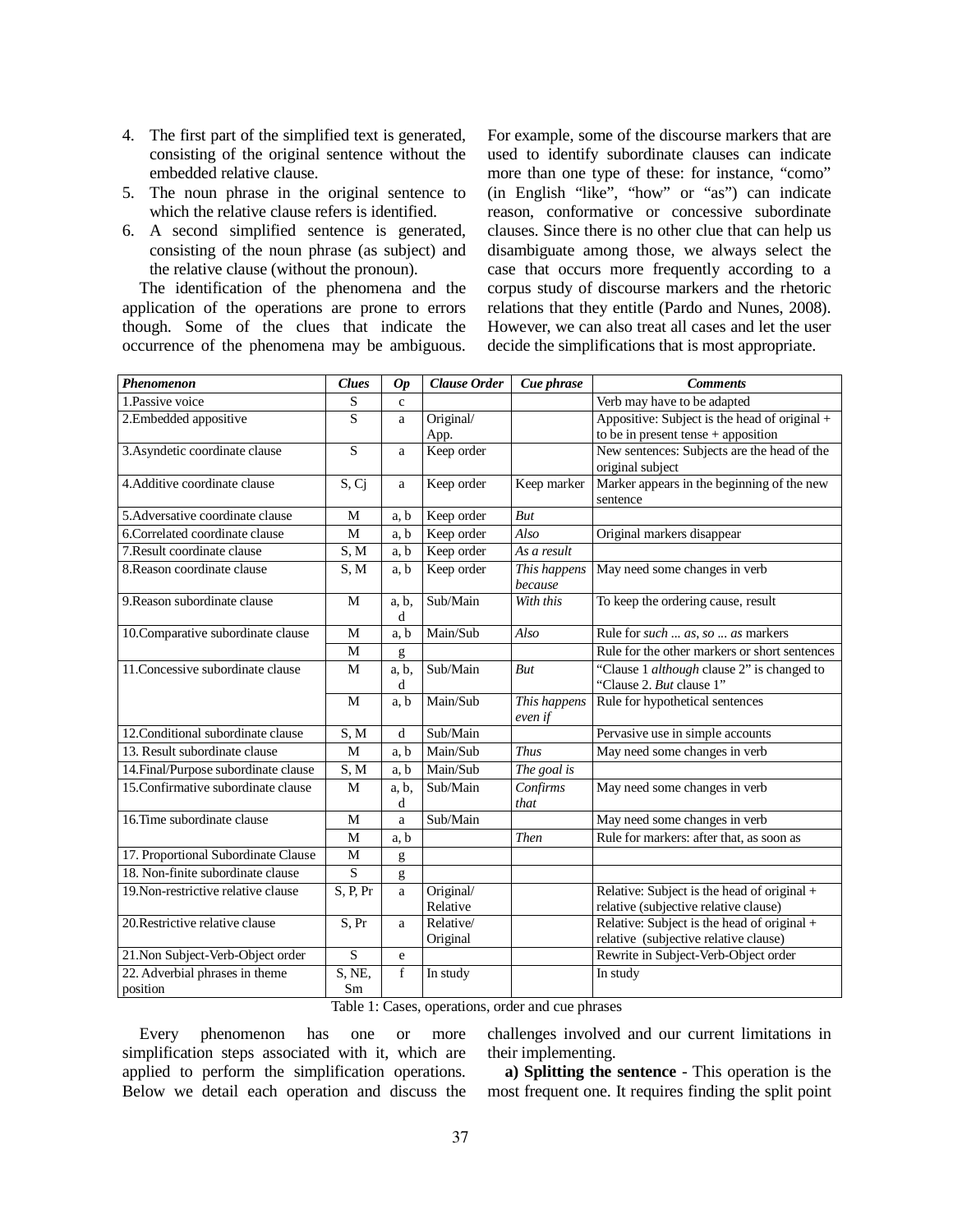in the original sentence (such as the boundaries of relative clauses and appositions, the position of coordinate or subordinate conjunctions) and the creation of a new sentence, whose subject corresponds to the replication of a noun phrase in the original sentence. This operation increases the text length, but decreases the length of the sentences. With the duplication of the term from the original sentence (as subject of the new sentence), the resulting text contains redundant information, but it is very helpful for people at the rudimentary literacy level.

When splitting sentences due to the presence of apposition, we need to choose the element in the original sentence to which it is referring, so that this element can be the subject of the new sentence. At the moment we analyze all NPs that precede the apposition and check for gender and number agreement. If more than one candidate passes the agreement test, we choose the closest one among these; if none does, we choose the closest among all candidates. In both cases we can also pass the decision on to the user, which we do in our authoring tool described in Section 4.

For treating relative clauses we have the same problem as for apposition (finding the NP to which the relative clause is anchored) and an additional one: we need to choose if the referent found should be considered the subject or the object of the new sentence. Currently, the parser indicates the syntactic function of the relative pronoun and that serves as a clue.

**b) Changing discourse marker** - In most cases of subordination and coordination, discourse markers are replaced by most commonly used ones, which are more easily understood. The selection of discourse markers to be replaced and the choice of new markers (shown in Table 1, col. 4) are done based on the study of Pardo and Nunes (2008).

**c) Transformation to active voice** - Clauses in the passive voice are turned into active voice, with the reordering of the elements in the clause and the modification of the tense and form of the verb. Any other phrases attached to the object of the original sentence have to be carried with it when it moves to the subject position, since the voice changing operation is the first to be performed. For instance, the sentence:

is simplified to:

"Gold piranhas (Serrasalmus Spilopleura), which live in the waters of the Sanchuri dam, next to the BR-720 highway, 40 km from the city, have bitten more than 20 people."

After simplification of the relative clause and apposition, the final sentence is:

"Gold piranhas have bitten more than 20 people. Gold piranhas live in the waters of the Sanchuri dam, next to the BR-720 highway, 40 km from the city. Gold piranhas are Serrasalmus Spilopleura."

**d) Inversion of clause ordering** - This operation was primarily designed to handle subordinate clauses, by moving the main clause to the beginning of the sentence, in order to help the reader processing it on their working memory (Graesser et al., 2004). Each of the subordination cases has a more appropriate order for main and subordinate clauses (as shown in Table 1, col. 3), so that "independent" information is placed before the information that depends on it. In the case of concessive subordinate clauses, for example, the subordinate clause is placed before the main clause. This gives the sentence a logical order of the expressed ideas. See the example below, in which there is also a change of discourse marker and sentence splitting, all operations assigned to concessive subordinate clauses:

"The building hosting the Brazilian Consulate was also evacuated, although the diplomats have obtained permission to carry on working."

Its simplified version becomes:

"The diplomats have obtained permission to carry on working. But the building hosting the Brazilian Consulate was also evacuated."

**e) Subject-Verb-Object ordering** - If a sentence is not in the form of subject-verb-object, it should be rearranged. This operation is based only on information from the syntactic parser. The example below shows a case in which the subject is after the verb (translated literally from Portuguese, preserving the order of the elements):

"On the 9th of November of 1989, fell the wall that for almost three decades divided Germany."

Its simplified version is:

"On the 9th of November of 1989, the wall that for almost three decades divided Germany fell."

Currently the only case we are treating is the noncanonical order Verb-Object-Subject. We plan to treat other non-canonical orderings in the near future. Besides that, we still have to define how to deal with elliptic subjects and impersonal verbs (which in Portuguese do not require a subject).

<sup>&</sup>quot;More than 20 people have been bitten by gold piranhas (Serrasalmus Spilopleura), which live in the waters of the Sanchuri dam, next to the BR-720 highway, 40 km from the city."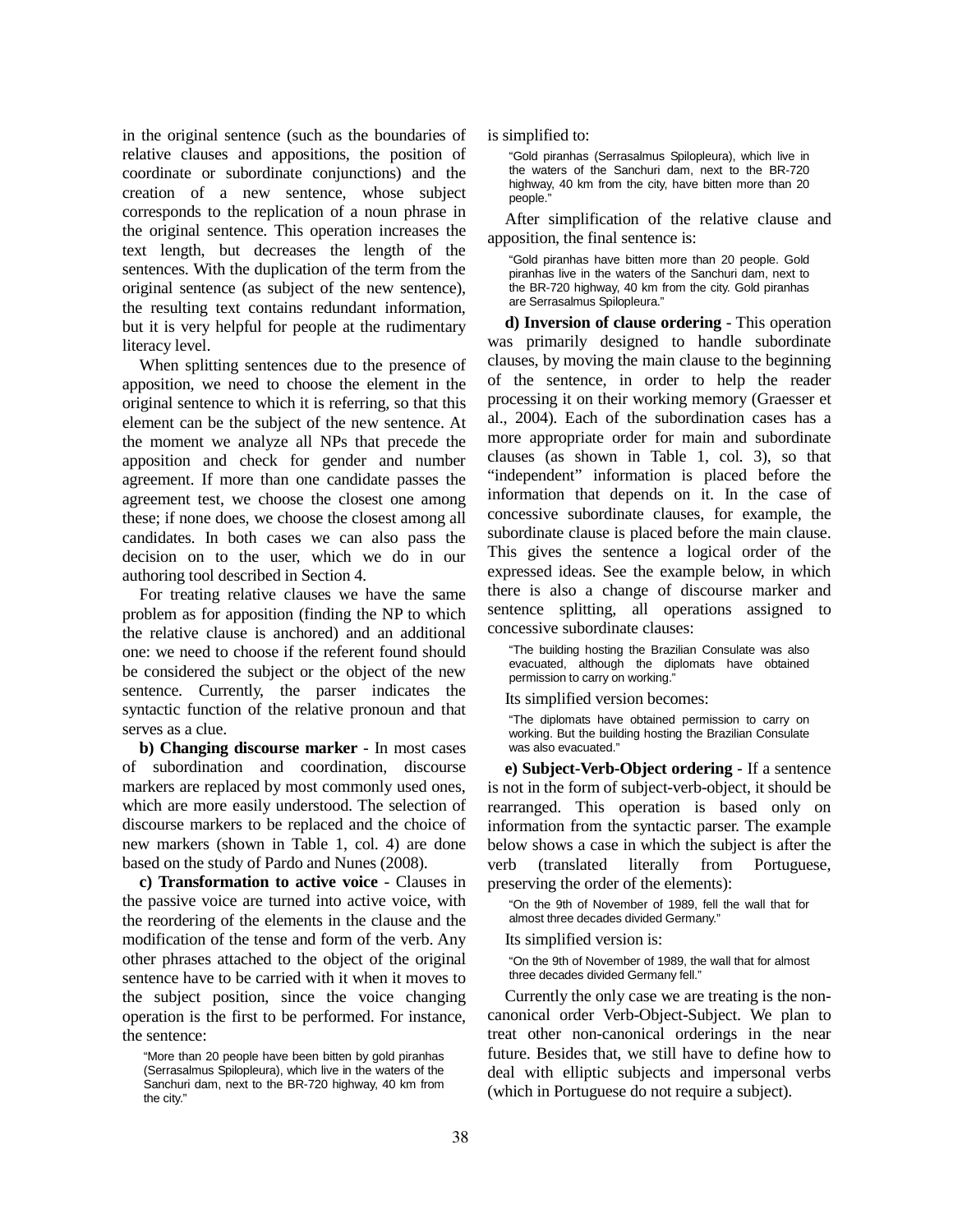When performing this operation and the previous one, a generator of surface forms (GSF) is used to adjust the verb conjugation and regency. The GSF is compiled from the Apertium morphological dictionaries enhanced with the entries of Unitex-BP (Muniz et al., 2005), with an extra processing to map the tags of the parser to those existing in morphological dictionaries (Caseli et al., 2007) to obtain an adjusted verb in the modified sentence.

**f) Topicalization and detopicalization -** This operation is used to topicalize or detopicalize an adverbial phrase. We have not implemented this operation yet, but have observed that moving adverbial phrases to the end or to the front of sentences can make them simpler in some cases. For instance, the sentence in the last example would become:

#### "The wall that for almost three decades divided Germany fell on the 9th of November of 1989."

We are still investigating how this operation could be applied, that is, which situations require (de)topicalization.

#### **3.3 The cascaded application of the rules**

As previously mentioned, one sentence may contain several phenomena that could be simplified, and we established the order in which they are treated. The first phenomenon to be treated is passive voice. Secondly, embedded appositive clauses are resolved, since they are easy to simplify and less prone to errors. Thirdly, subordinate, non-restrictive and restrictive relative clauses are treated, and only then the coordinate clauses are dealt with.

As the rules were designed to treat each case individually, it is necessary to apply the operations in cascade, in order to complete the simplification process for each sentence. At each iteration, we (1) verify the phenomenon to be simplified following the standard order indicated above; (2) when a phenomenon is identified, its simplification is executed; and (3) the resulting simplified sentence goes through a new iteration. This process continues until there are no more phenomena. The cascade nature of the process is crucial because the simplified sentence presents a new syntactic structure and needs to be reparsed, so that the further simplification operations can be properly applied. However, this process consumes time and is considered the bottleneck of the system.

#### **3.4 Simplification evaluation**

We have so far evaluated the capacity of our rulebased simplifier to identify the phenomena present in each sentence, and to recommend the correct simplification operation. We compared the operations recommended by the system with the ones performed manually by an annotator in a corpus of 104 news articles from the Zero Hora newspaper, which can be seen in our Portal of Parallel Corpora of Simplified Texts<sup>6</sup>. Table 2 presents the number of occurrences of each simplification operation in this corpus.

| <b>Simplification Operations</b> | # Sentences |
|----------------------------------|-------------|
| Non-simplification               | 2638        |
| Subject-verb-object ordering     | 44          |
| Transformation to active voice   | 154         |
| Inversion of clause ordering     | 265         |
| Splitting sentences              | 1103        |

Table 2. Statistics on the simplification operations

The performance of the system for this task is presented in Table 3 in terms of precision, recall, and F-measure for each simplification operation.

| <i><b>Operation</b></i>        | P     | R     | F     |
|--------------------------------|-------|-------|-------|
| Splitting sentences            | 64.07 | 82.63 | 72.17 |
| Inversion of clause ordering   | 15.40 | 18.91 | 16.97 |
| Transformation to active voice | 44.29 | 44.00 | 44.14 |
| Subject-verb-object ordering   | 1.12  | 4.65  | 1.81  |
| ALL.                           | 51.64 | 65.19 | 57.62 |
| Non-simplification             | 64.69 | 53.58 | 58.61 |

Table 3. Performance on defining simplification operations according to syntactic phenomena

These results are preliminary, since we are still refining our rules. Most of the recall errors on the inversion of clause ordering are due to the absence of a few discourse markers in the list of markers that we use to identify such cases. The majority of recall errors on sentence splitting are due to mistakes on the output of the syntactic parser and to the number of ordering cases considered and implemented so far. The poor performance for subject-verb-object ordering, despite suffering from mistakes of the parser, indicates that our rules for this operation need to be refined. The same applies to inversion of clause ordering.

We did not report performance scores related to the "changing discourse marker" operation because in our evaluation corpus this operation is merged with other types of lexical substitution. However, in

<sup>6</sup> http://caravelas.icmc.usp.br/portal/index.php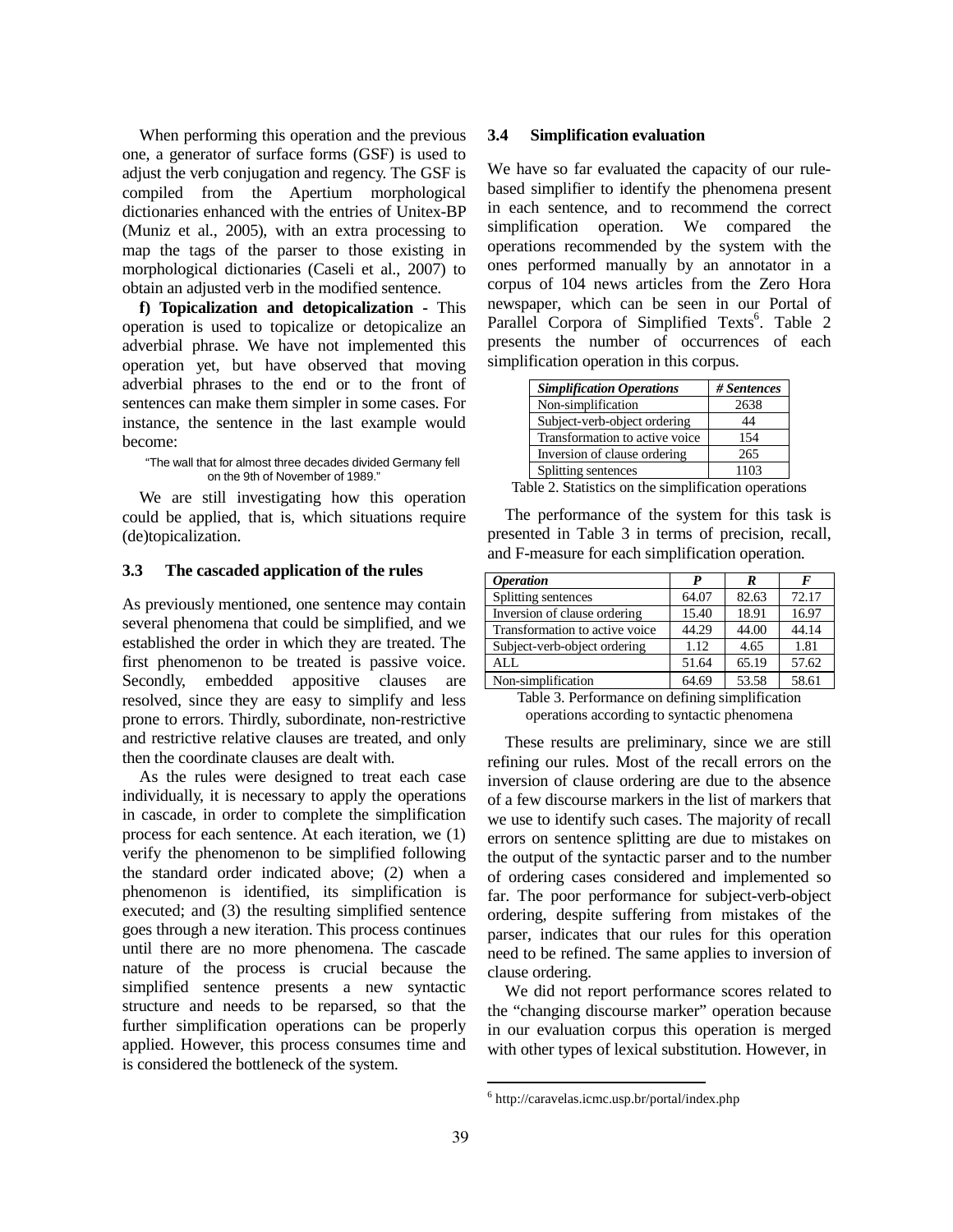| $X$ to the the the $\langle \hat{h}   0 \rangle$ of $  \gg \phi$ . Let $\mathcal{J}$ and $  \mathcal{J}  $                                                                                                                                                                                                    |                                                                                                                                                                                                                                                                                                                                                                                                           |
|---------------------------------------------------------------------------------------------------------------------------------------------------------------------------------------------------------------------------------------------------------------------------------------------------------------|-----------------------------------------------------------------------------------------------------------------------------------------------------------------------------------------------------------------------------------------------------------------------------------------------------------------------------------------------------------------------------------------------------------|
| $\mathbb{E}[\mathbf{1} \boxplus \boxdot \mathbf{1}] \mathbb{E}^{\mathsf{H}} \mathbb{E}_a \oplus \mathbb{E}[\mathbb{E}_a \mathbb{H}^{\mathsf{H}}] \mathbb{E}[\mathbb{E}[\mathbf{1} \boxdot \mathbf{1}] \mathbf{G}] \mathbb{E}_a \mathbb{E}_b \mathbb{E}_a \mathbb{E}_a \mathbb{E}_a \mathbb{E}_a \mathbb{E}_a$ |                                                                                                                                                                                                                                                                                                                                                                                                           |
|                                                                                                                                                                                                                                                                                                               |                                                                                                                                                                                                                                                                                                                                                                                                           |
|                                                                                                                                                                                                                                                                                                               |                                                                                                                                                                                                                                                                                                                                                                                                           |
|                                                                                                                                                                                                                                                                                                               | A conclusão da investigação do exército sobre o caso afirma que as acusações de homicídio doloso (com<br>intenção) eram "infundadas". A conclusão da investigação do exército sobre o caso vazou para a imprensa.<br>Parece que o assassinato de civis iraquianos transformou-se em um fenômeno cotidiano e banal - disse o<br>presidente da Associação Iraquiana dos Direitos Humanos, Muayed al-Anbaki. |
| A oração relativa foi dividida em duas sentenças                                                                                                                                                                                                                                                              |                                                                                                                                                                                                                                                                                                                                                                                                           |
|                                                                                                                                                                                                                                                                                                               | Finalizar revisão<br>Próxima -><br>$\leq$ - Anterior                                                                                                                                                                                                                                                                                                                                                      |
| Mais opções:                                                                                                                                                                                                                                                                                                  |                                                                                                                                                                                                                                                                                                                                                                                                           |
|                                                                                                                                                                                                                                                                                                               | A conclusão da investigação do exército sobre o caso afirma que as acusações de homicídio doloso (com intenção) eram "infundadas". A                                                                                                                                                                                                                                                                      |
|                                                                                                                                                                                                                                                                                                               | conclusão da investigação do exército sobre o caso vazou para a imprensa.                                                                                                                                                                                                                                                                                                                                 |
| caso vazou para a imprensa.                                                                                                                                                                                                                                                                                   | ○ A conclusão da investigação do exército sobre o caso afirma que as acusações de homicídio doloso (com intenção) eram "infundadas". O                                                                                                                                                                                                                                                                    |

Figure 1: Interface of the *Simplifica* system

order to assess if the sentences were correctly simplified, it is necessary to do a manual evaluation, since it is not possible to automatically compare the output of the rule-based simplifier with the annotated corpus, as the sentences in the corpus have gone through operations that are not performed by the simplifier (such as lexical substitution). We are in the process of performing such manual evaluation.

#### **4** *Simplifica* **editor: supporting authors**

We developed *Simplifica<sup>7</sup>* (Figure 1)*,* an authoring system to help writers to produce simplified texts. It employs the simplification technology described in the previous section. It is a web-based WYSIWYG editor, based on TinyMCE web editor<sup>8</sup>.

The user inputs a text in the editor, customizes the simplification settings where one or more simplifications can be chosen to be applied in the text and click on the "simplify" button. This triggers the syntactic simplification system, which returns an XML file containing the resulting text and tags indicating the performed simplification operations. After that, the simplified version of the text is shown to the user, and he/she can revise the automatic simplification.

### **4.1 The XML representation of simplification operations**

Our simplification system generates an XML file

describing all simplification operations applied to a text. This file can be easily parsed using standard XML parsers. Table 5 presents the XML annotation to the "gold piranhas" example in Section 3.2.

Table 5. XML representation of a simplified text

In our annotation, each sentence receives a <simplification> tag which describes the simplified phenomena (if any); sentences that did not need simplification are indicated with a  $\le$ simplification type="no"> tag. The other simplification types refer to the eighteen simplification cases presented in Table 1. Nested tags indicate multiple operations applied to the same sentence.

#### **4.2 Revising the automatic simplification**

Once the automatic simplification is done, a review screen shows the user the simplified text so that he/she can visualize all the modifications applied and approve or reject them, or select alternative simplifications. Figure 1 shows the reviewing screen and a message related to the simplification performed below the text simplified.

The user can revise simplified sentences one at a time; the selected sentence is automatically highlighted. The user can accept or reject a

<sup>7</sup> http://www.nilc.icmc.usp.br/porsimples/simplifica/

<sup>8</sup> http://tinymce.moxiecode.com/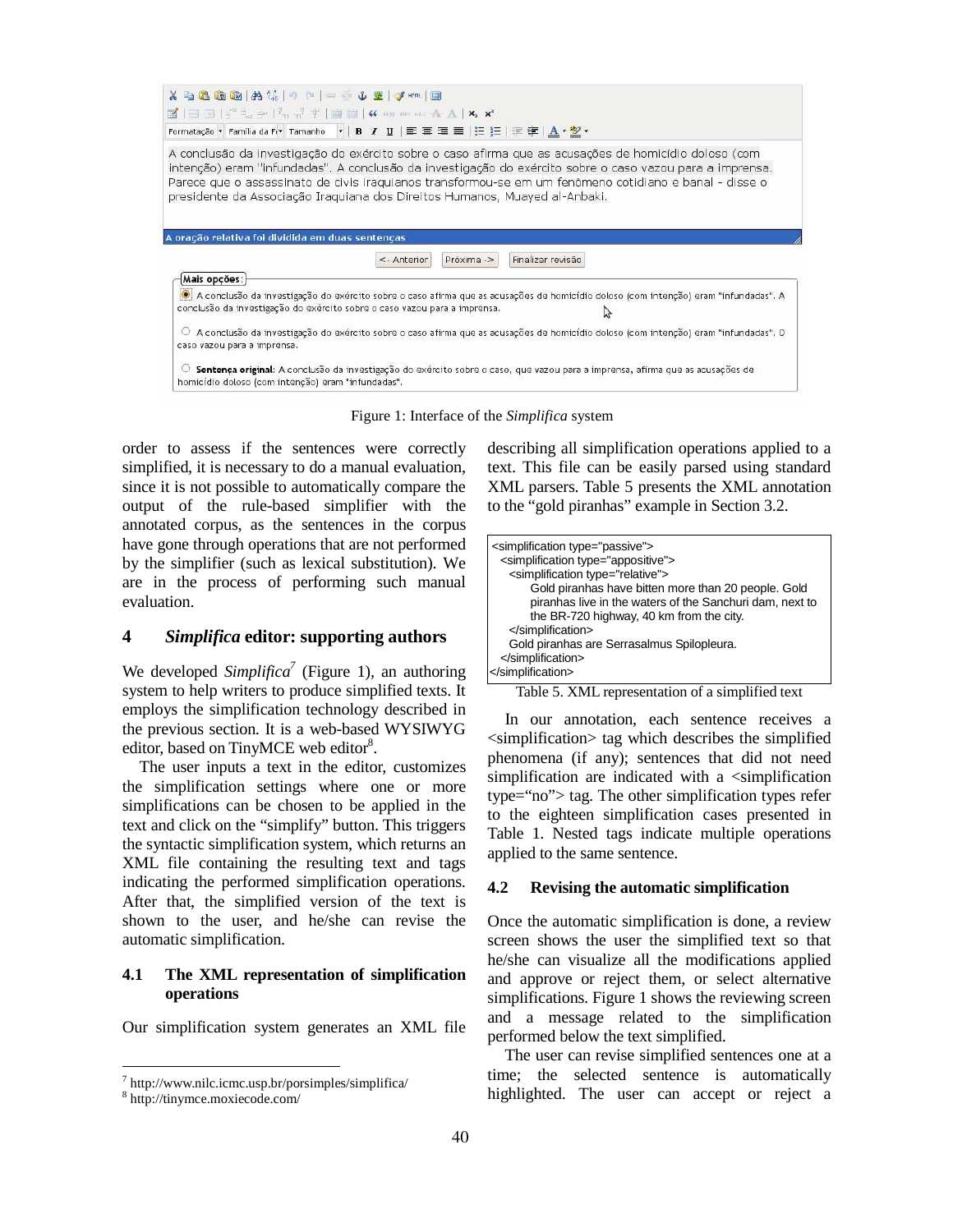simplified sentence using the buttons below the text. In the beginning of the screen "Mais opções", alternative simplifications for the sentence are shown: this facility gives the user the possibility to resolve cases known to be ambiguous (as detailed in Sections 2 and 3.2) for which the automatic simplification may have made a mistake. In the bottom of the same screen we can see the original sentence ("Sentença original") to which the highlighted sentence refers.

For the example in Figure 1, the tool presents alternative simplifications containing different subjects, since selecting the correct noun phrase to which an appositive clause was originally linked (which becomes the subject of the new sentence) based on gender and number information was not possible.

At the end of the process, the user returns to the initial screen and can freely continue editing the text or adding new information to it.

# **5 Text Simplification for education**

Text simplification can be used in several applications. Journalists can use it to write simple and straightforward news texts. Government agencies can create more accessible texts to a large number of people. Authors of manuals and technical documents can also benefit from the simplification technology. Simplification techniques can also be used in an educational setting, for example, by a teacher who is creating simplified texts to students. Classic literature books, for example, can be quite hard even to experienced readers. Some genres of texts already have simplified versions, even though the simplification level can be inadequate to a specific target audience. For instance, 3rd and 7th grade students have distinct comprehension levels.

In our approach, the number and type of simplification operations applied to sentences determine its appropriateness to a given literacy level, allowing the creation of multiple versions of the same text, with different levels of complexity, targeting special student needs.

The *Simplifica* editor allows the teacher to adopt any particular texts to be used in the class, for example, the teacher may wish to talk about current news events with his/her students, which would not be available via any repository of simplified texts. The teacher can customize the text generating process and gradually increase the text complexity as his/her students comprehension skills evolve. The use of the editor also helps the teacher to develop a special awareness of the language, which can improve his/her interaction with the students.

Students can also use the system whenever they have difficulties to understand a text given in the classroom. After a student reads the simplified text, the reading of the original text becomes easier, as a result of the comprehension of the simplified text. In this scenario, reading the original text can also help the students to learn new and more complex words and syntactic structures, which would be harder for them without reading of the simplified text.

# **6 Conclusions**

The potentialities of text simplification systems for education are evident. For students, it is a first step for more effective learning. Under another perspective, given the Brazilian population literacy levels, we consider text simplification a necessity. For poor literacy people, we see text simplification as a first step towards social inclusion, facilitating and developing reading and writing skills for people to interact in society. The social impact of text simplification is undeniable.

In terms of language technology, we not only introduced simplification tools in this paper, but also investigated which linguistic phenomena should be simplified and how to simplify them. We also developed a representation schema and designed an on-line authoring system. Although some aspects of the research are language dependent, most of what we propose may be adapted to other languages.

Next steps in this research include practical applications of such technology and the measurement of its impact for both education and social inclusion.

# **Acknowledgments**

We thank the Brazilian Science Foundation FAPESP and Microsoft Research for financial support.

# **References**

Aluísio, S.M., Specia, L., Pardo, T.A.S., Maziero, E.G., Fortes, R. 2008. Towards Brazilian Portuguese Automatic Text Simplification Systems. In the *Proceedings of the 8th ACM Symposium on Document Engineering*, pp. 240-248.

Bick, E. 2000. *The parsing system "Palavras"*: